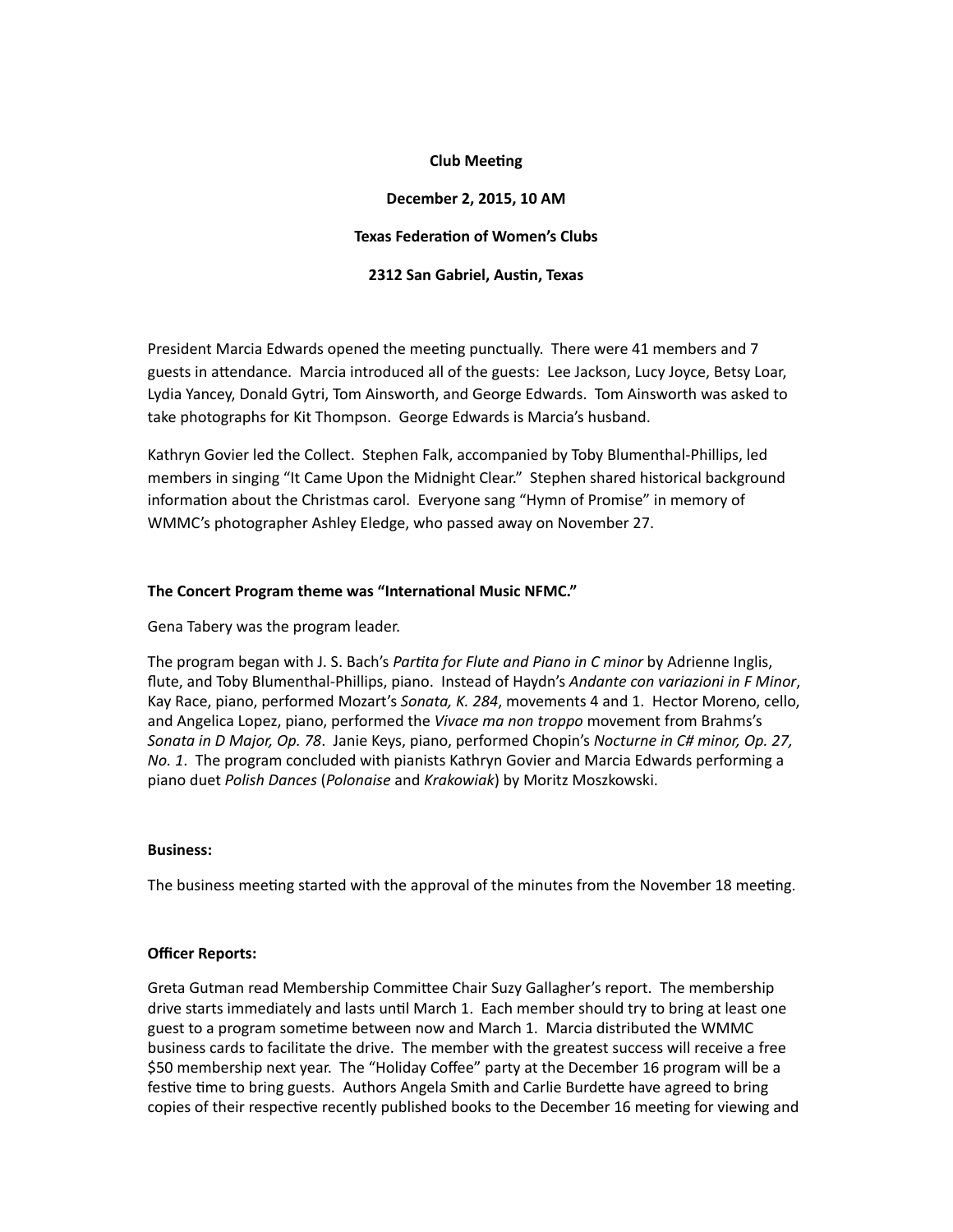purchase. Angela will bring her *Steal Drums and Steelbands: A History* (2012) and *Women Drummers: A History from Rock and Jazz to Blues and Country* (2014). Carlie will bring *Meditations and Musings* (2010) and *Music for Bird Lovers* (2014).

Beth Moreno reminded members of the "silent auction" donations. Small items that can go home on an airplane are preferred. All items should be in excellent condition. The auction will take place during the TFMC Convention (March 31-April 2) in Austin.

# **Announcements:**

Marcia Edwards thanked all of those members who helped with the day's program and meeting including Stephen Falk who filled in as a stage manager for Kit Thompson.

Stephen Falk reminded attendees to sign up for "Holiday Coffee" food donations if you plan to bring food.

Virginia Raleigh announced a free concert by the Austin Philharmonic Orchestra at 12 noon, December 13, at the State Capitol Building rotunda.

The meeting was adjourned at 11:30 AM.

Submitted by

Virginia Kniesner,

Recording Secretary

**\*International Music NFMC** 

**December 2, 2015**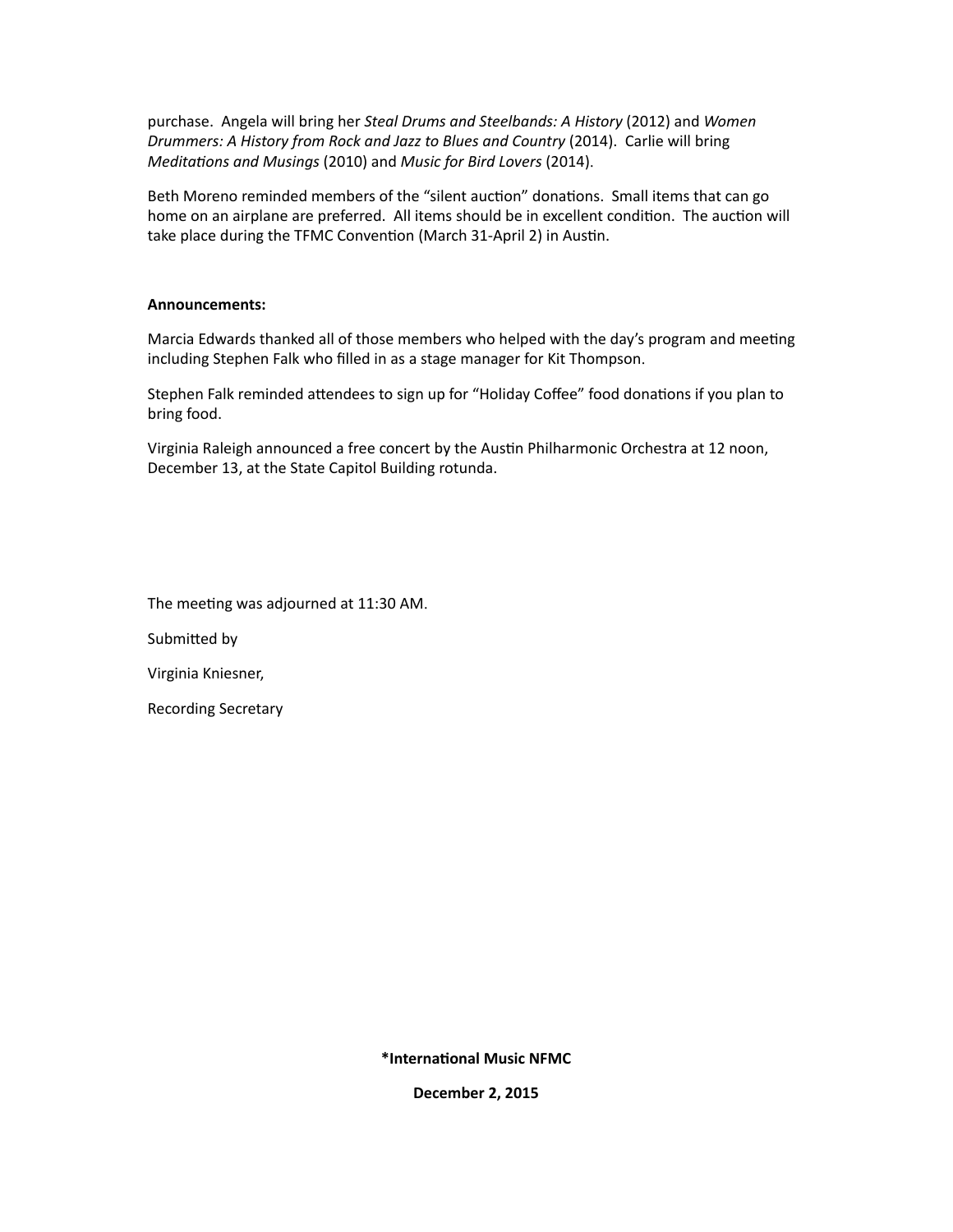| Program Leader:                                | Gena Tabery                                            |                                     |
|------------------------------------------------|--------------------------------------------------------|-------------------------------------|
| Collect Leader:                                | Kathryn Govier                                         |                                     |
| Together We Sing:                              | It Came Upon the Midnight Clear (p. 18)                |                                     |
|                                                | Hymn of Promise                                        |                                     |
|                                                | Stephen Faulk, leader, Toby Blumenthal-Phillips, piano |                                     |
|                                                |                                                        |                                     |
| Program                                        |                                                        |                                     |
| <b>GERMANY</b>                                 |                                                        |                                     |
| Partita for Flute and Piano in C minor, S. 997 |                                                        | J. S. Bach (1685-1750)              |
| Preludio                                       |                                                        |                                     |
| Fugue                                          |                                                        |                                     |
| Sarabande                                      |                                                        |                                     |
| Gigue                                          |                                                        |                                     |
| ** Adrienne Inglis, flute                      |                                                        |                                     |
| Toby Blumenthal-Phillips, piano                |                                                        |                                     |
|                                                |                                                        |                                     |
| <b>AUSTRIA</b>                                 |                                                        |                                     |
| Sonata, K. 284                                 |                                                        | Wolfgang Amadeus Mozart (1756-1791) |
| 4th Movement                                   |                                                        |                                     |
| 1st Movement                                   |                                                        |                                     |
| Kay Race, piano                                |                                                        |                                     |
|                                                |                                                        |                                     |
| <b>GERMANY</b>                                 |                                                        |                                     |
| Sonata in D Major, Op. 78                      |                                                        | Johannes Brahms (1833-1897)         |
| Vivace ma non troppo                           |                                                        |                                     |
| **Hector Moreno, cello                         |                                                        |                                     |
|                                                | Angelica Lopez, piano                                  |                                     |
|                                                |                                                        |                                     |